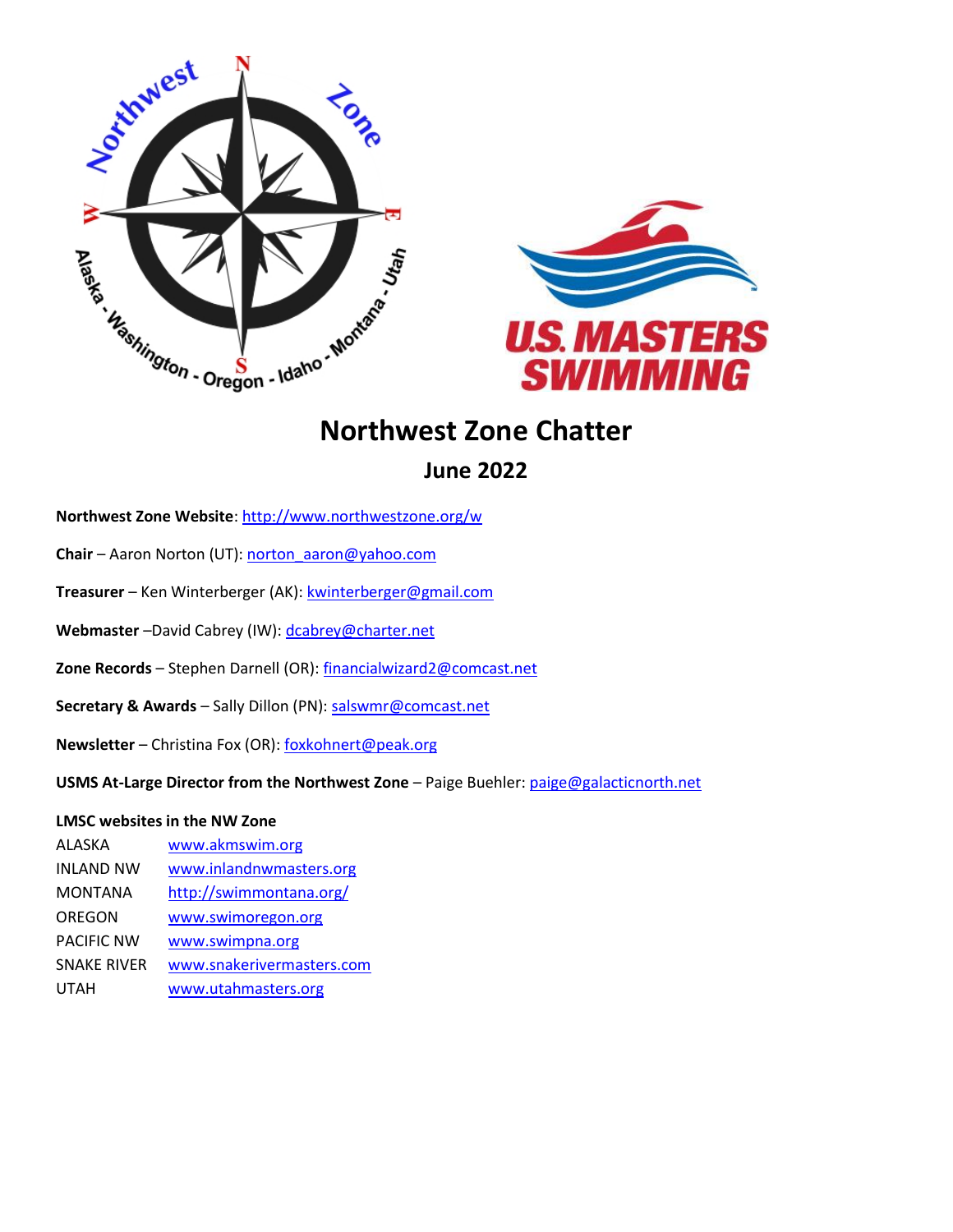# **Report from the Chair**

Hello fellow happy swimmers!

This past week my son graduated from high school. With that, I have been reflecting lately on milestones, life goals and life planning. Of course, the big question is what to do after high school. My son has chosen to go to a trade school and we are excited to see what he will accomplish. But I also have been thinking about swimming in my adult age and what we can do as swimmers to set milestones. For many I am sure those goals and milestones can be swim meets like Nationals or something similar. Or a triathlon or some long-distance open water event. But as I get older, I am finding that there are many other milestones or goals that we can set in swimming and they don't have to be competition focused. One swimmer on our team had made a goal to get more comfortable swimming without leaning heavily on his fins. And two others are swimming in order to pass their Navy life rescuer entrance test. To me, those are goals just as important as Spring Nationals - and for many of us more realistic.

So, I would like to put a challenge to all Masters swimmers in the NW zone. Set a personal swimming goal or milestone that fits your current situation and have it be something to achieve during the next quarter. Write it down and then share with your fellow lane mates what it is and share regularly your progress on it. See if that helps you feel more purpose and connection with yourself swimming later in life. I know it will!

Aaron Norton, NW Zone Chair

# **Zone News**

- 2 nd Quarter Zone Meeting **– Sunday, June 5**, via Zoom
- Thank you to David Cabrey (IW) who has taken over the role of NW Zone Webmaster from Hugh Moore.
- USMS Annual Meeting **– Zone Meeting date and time to be announced.**

# **Reports from LMSC chairs**

*Note: All membership data and officer information are from USMS website as of May 29, 2022.*

# **Alaska**

**Membership 2021 – 2022:** 223 members, 2 clubs, 8 workout groups under club AKMS **2020 – 2021:** 200 members, 2 clubs, 5 workout groups under club AKMS

#### **Elected Officers**

| Ken Winterberger      |
|-----------------------|
| <b>Matthew Reilly</b> |
| Carole Triem          |
| Kristina Miller       |
|                       |

No report submitted

#### **Inland Northwest**

**Membership 2021 – 2022:** 285 members, 10 clubs, no workout groups **2020 – 2021:** 318 members, 11 clubs, no workout groups

#### **Elected Officers**

| Chair      | Matt Bronson |
|------------|--------------|
| Vice-chair | Michael Hamm |
| Secretary  | Rob Heath    |
| Treasurer  | Wes Bratton  |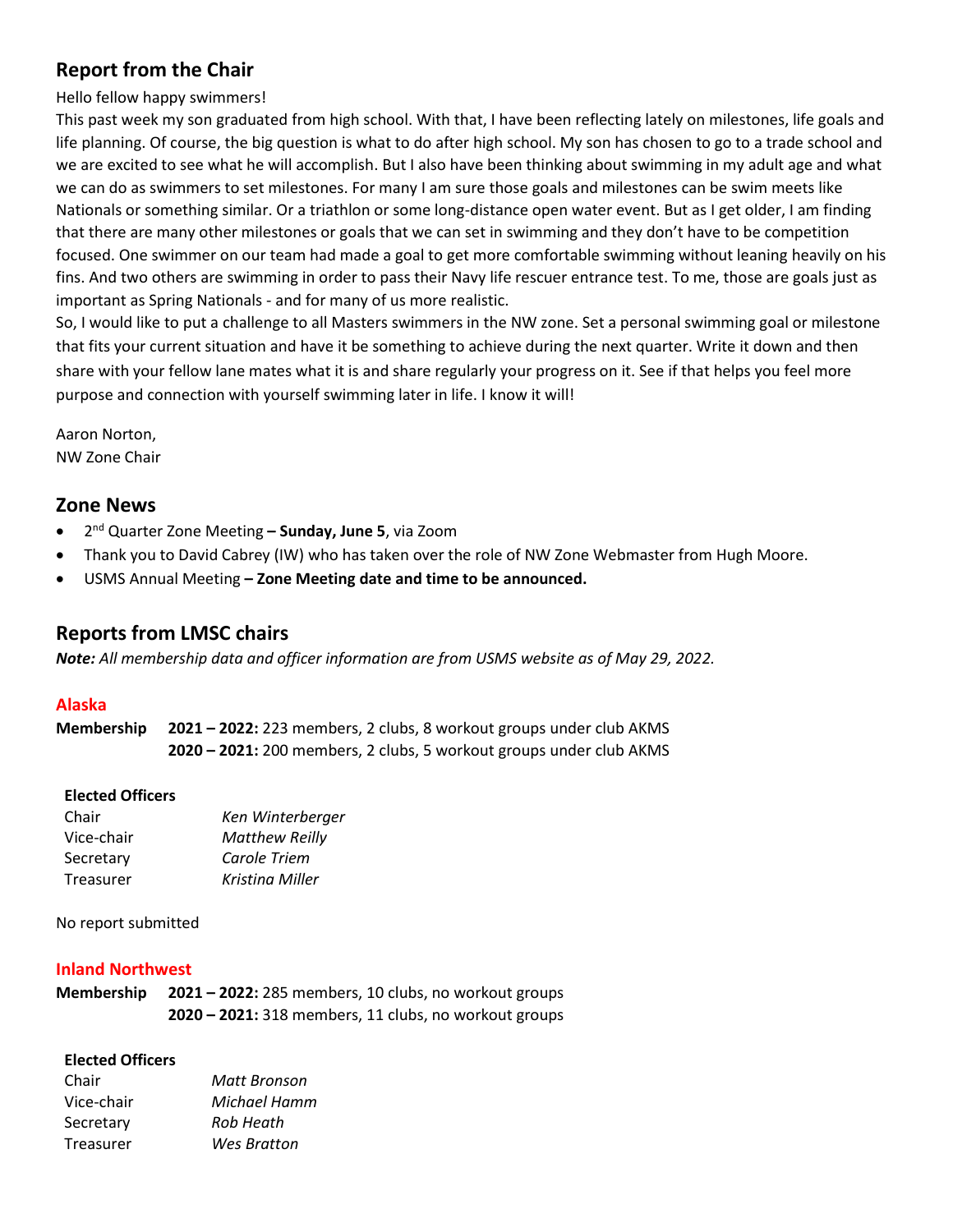#### **Recent and/or upcoming events:**

- The LMSC Annual Membership Meeting was held 10 April 2022.
- Kroc Masters Open Water 1K/2K **Jul 16, 2022** Coeur D'Alene, ID.

#### **Montana**

**Membership 2021 – 2022:** 171 members, 4 clubs, 4 workout groups under club BSMT **2020 – 2021:** 161 members, 4 clubs, 3 workout groups under club BSMT

#### **Elected Officers**

| Chair      | Donn Livoni          |
|------------|----------------------|
| Vice-chair | <b>Richard Weber</b> |
| Secretary  | Mackenzie Jones      |
| Treasurer  | Jeanne Ensign        |

# **Recent and/or upcoming events:**

- The Montana State SCY Championship Meet was held on Apr 8 and 9, 2022 at the Butte YMCA. There were 46 swimmers entered. The meet went very well and the facility is wonderful.
- The Montana LMSC Annual Meeting was held at on Fri, Apr 8 at a local pizza restaurant with approximately 20 members in attendance.
- The next BOD meeting is scheduled for **Monday, June 20, 2022**.

#### **Notable news:**

- Board updates: **Josh Huckeby** is the new Records/Top 10 recorder; new Bozeman Club rep is **Suzette Harkin**.
- One new Club **–** Deer Lodge Swim Club (DLSC) **–** no members yet.

#### **Oregon**

**Membership 2021 – 2022:** 991 members, 4 clubs, 18 workout groups under club OREG **2020 – 2021:** 974 members, 4 clubs, 23 workout groups under club OREG

**Elected Officers** (next elections to be held in October 2022)

| Chair                      | Tim Waud            |                                 |                       |
|----------------------------|---------------------|---------------------------------|-----------------------|
| Vice-chair/Sanctions       | Robbert van Andel   |                                 |                       |
| Secretary                  | Kristina Franklin   |                                 |                       |
| Treasurer                  | Kermit Yensen       |                                 |                       |
| <b>Other board members</b> |                     |                                 |                       |
| Membership Coordinator     | Christina Fox       | Payments Administrator          | <b>Ginger Pierson</b> |
| Club/Workout Group Liaison | Christina Fox       | Records                         | Stephen Darnell       |
| Top Ten                    | MJ Caswell          | <b>USMS Rep</b>                 | Sandi Rousseau        |
| Coaches                    | <b>Kevin Cleary</b> | Souvenirs                       | Jeanna Summers        |
| <b>Officials</b>           | Jacki Allender      | Awards                          | Sara Shepard          |
| Newsletter                 | Alice Zabudsky      | Data Manager                    | Gary Whitman          |
| <b>Fitness</b>             | Colette Crabbe      | Safety                          | Joy Ward              |
| Webmaster                  | <b>Matt Miller</b>  | <b>OREG Club Representative</b> | <b>Nancy Vincent</b>  |
| Adult Learn-to-Swim        | Marlys Cappaert     | Past Chair                      | Jeanne Teisher        |
| OW/Long Distance           | <b>Bob Bruce</b>    |                                 |                       |

#### **Update on pool availability and workout activity:**

The majority of pools are open with the exception of Mt Hood Aquatic Center.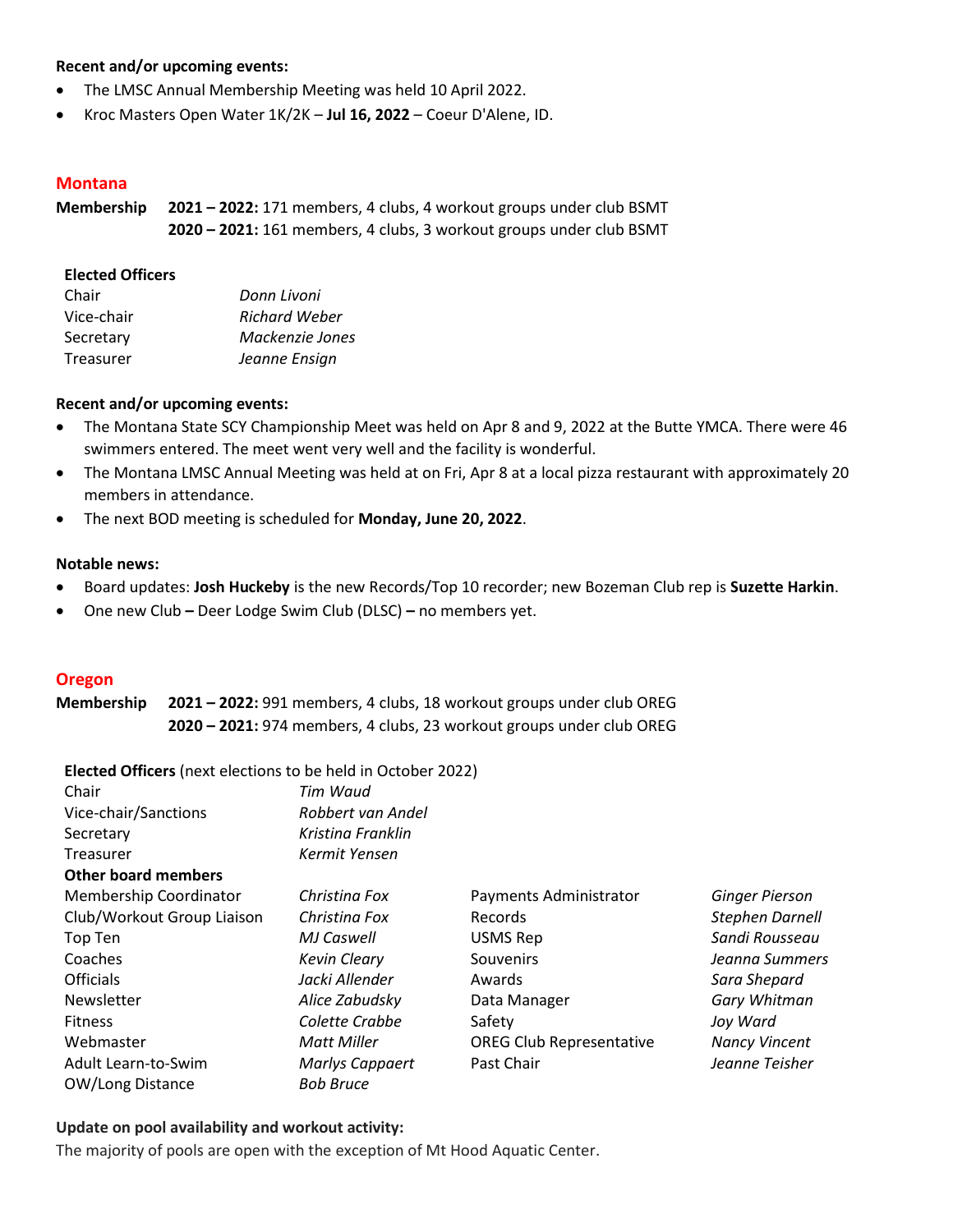# **Recent and/or upcoming events:**

- Portland Bridge Swim **Jul 10, 2022** Portland, OR
- Southern Oregon Open Water Swims **Jul 16, 2022** Applegate Lake, OR
- Cascade Lakes Swim Series and Festival **Jul 30, 2022** Elk Lake, OR
- Oregon Coast Wild Swims **Aug 13, 2022** Lakeside, OR
- Oregon Senior Games (SCY) **Aug 21, 2022** Corvallis, OR

#### **Notable news:**

- Oregon Masters Swimming recently hosted the 2022 Oregon Masters Association/NW Zone SCY Swimming Championship in Molalla, Oregon. There were 26 Oregon records, 12 Northwest Zone records and 2 U.S. National records set during this event. Congratulations to our Oregon stars for this meet: **Colette Crabbe** – 2 National records, 4 Zone records, 6 Oregon records. New Zone records – **Ginger Pierson**, **Jane Nichols**, **Kurt Grote**, **Mike Self**, and **Willard Lamb**.
- Oregon Masters swimmers competed in the 2022 U. S. Masters Swimming Spring National Championship. Several records were established. Congratulations to our Oregon stars for this meet: **Sara Shepherd** – 4 second places, 3 Oregon records, 1 Zone record **Sonja Skinner** – 4 second places **Jane Nichols** – 3 National Championships, 2 second places, 6 Oregon records, 3 Zone records
- Central Oregon Masters Aquatics recently hosted an LCM swim meet on May 14, 2022. There were 24 Oregon records, 14 Northwest Zone records, 8 U.S. National records and 6 FINA World records set. **Wink Lamb[, Joy Ward,](https://www.facebook.com/joy.ward2?__cft__%5b0%5d=AZWsd63LlhaeFx9__49vDJOSOn9Na6lKQRtkq6P24Abq8V66XRg-r3jieCjbLEhNOI89rN5fe1GKPSXO_B2W6bE7Wb4OMpzou5esmdbMnWnShWsv4T2myehHQrrGakxEkZ_pwSfqJmptgWGOQAjilVZt&__tn__=-%5dK-R) Colette Crabbe**, and **Dan Kirkland** competed in the 800 Free relay in the 320-359 age group (their ages total 320 years) to break the old World record of 14:43.93 with a time of 14:25.49. **Willard Lamb** also broke five individual World records competing as a 100-year-old.

#### **Pacific Northwest**

**Membership: 2021 – 2022:** 1497 members, 5 clubs, 21 workout groups under club PSM **2020 – 2021:** 1474 members, 4 clubs, 25 workout groups under club PSM

#### **Historical membership data** (as of May 20, 2022)**:**

|                                           | PNA MEMBERSHIP BY MONTH AND YEAR |            |     |            |            |            |            |     |     |            |            |            |                        |                   |                   |
|-------------------------------------------|----------------------------------|------------|-----|------------|------------|------------|------------|-----|-----|------------|------------|------------|------------------------|-------------------|-------------------|
| 2017-2021, 2022 Reg Year YTD (05-20-2022) |                                  |            |     |            |            |            |            |     |     |            |            |            |                        |                   |                   |
| <b>YEAR</b>                               | <b>NOV</b>                       | <b>DEC</b> | JAN | <b>FEB</b> | <b>MAR</b> | <b>APR</b> | <b>MAY</b> | JUN | JUL | <b>AUG</b> | <b>SEP</b> | <b>OCT</b> | Annual<br><b>Total</b> | May<br><b>YTD</b> | <b>Difference</b> |
| 2022                                      | 371                              | 577        | 280 | 49         | 110        | 71         | 30         |     |     |            |            |            | 1488                   | 1488              |                   |
| 2021                                      | 254                              | 432        | 207 | 52         | 53         | 54         | 64         | 64  | 87  | 56         | 67         | 84         | 1474                   | 1116              | 372 (33%)         |
| 2020                                      | 305                              | 574        | 357 | 93         | 29         | 5          | 7          | 30  | 17  | 23         | 19         | 28         | 1487                   | 1370              | 118 (9%)          |
| 2019                                      | 335                              | 554        | 331 | 83         | 86         | 100        | 66         | 68  | 36  | 45         | 61         | 42         | 1807                   | 1555              | $-67(-4%)$        |
| 2018                                      | 390                              | 507        | 358 | 88         | 74         | 63         | 59         | 55  | 50  | 33         | 48         | 42         | 1767                   | 1539              | $-51(-3%)$        |
| 2017                                      | 418                              | 550        | 246 | 95         | 65         | 68         | 68         | 44  | 29  | 52         | 50         | 53         | 1738                   | 1510              | $-22(-1%)$        |

#### **Elected Officers**

| Chair             | Linda Chapman         |
|-------------------|-----------------------|
| Vice-chair        | <b>Kathy Casey</b>    |
| Secretary         | <b>Steve Peterson</b> |
| Treasurer         | Lucianne Pugh         |
| At-Large Director | Dick Green            |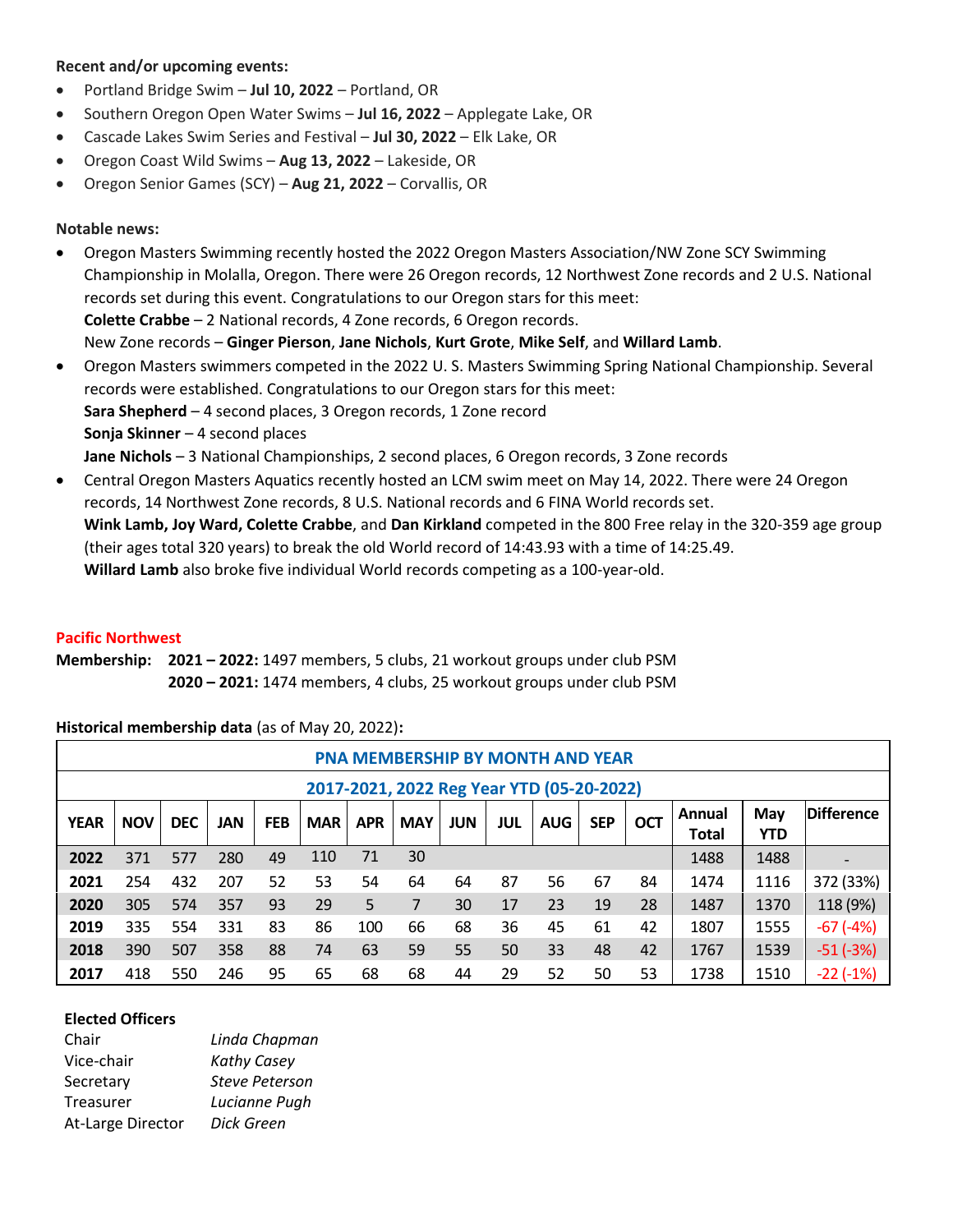#### **Recent and/or upcoming events:**

**Pool**

- Cannonball Classic dual sanctioned **Jun 11-12, 2022** Federal Way, WA
- Snohomish Masters Meet **Nov 6, 2022** Snohomish, WA

# **Open Water**

- Whidbey Adventure Swim **Jun 11, 2022** Langley, WA
- Fat Salmon **Jul 16, 2022** Seattle, WA

# **Notable news:**

- A nominating committee is working on replacement for an open At-Large position on the PNA BOD.
- PNA will have a total of 7 delegates for the USMS Annual Meeting:
- Automatic delegates: **Steve Peterson** (Legislation), **Kathy Casey** (Rules), **Jim Davidson** (Long Distance) Delegates based on membership: **Sally Dillon**, **Walt Reid**, **Sarah Welch**, **Linda Chapman**

# **Snake River**

**Membership 2021 – 2022:** 78 members, 3 clubs, no workout groups **2020 – 2021:** 89 members, 2 clubs, no workout groups

| <b>Elected Officers</b> |                           | <b>Other board members</b> |                           |
|-------------------------|---------------------------|----------------------------|---------------------------|
| Chair                   | Jim Clemmons              | Membership Coordinator     | Jill Wright               |
| Vice-chair              | Jeff Erwin                | Sanctions                  | Paula Moores              |
| Secretary               | Suzy Cavanagh             | Top Ten                    | Ellen Reynolds            |
| Treasurer               | <b>Brigitta Gruenberg</b> | Coaches/Open Water/Postals | <b>Brigitta Gruenberg</b> |
|                         |                           | <b>Officials</b>           | Jeff Erwin                |
|                         |                           | Editor                     | Suzy Cavanagh             |
|                         |                           | Webmaster                  | <b>Tom Arnold</b>         |
|                         |                           | <b>Fitness</b>             | Lisa Galane               |

#### **Recent and/or upcoming events:**

- No pool meets are planned as there is still no update on the YMCA allowing dual sanctioned meets at the current time.
- One- and Two-mile SAWS Open Water Swims **– Jun 4, 2022 –** Caldwell, ID Entries are open; sanction is pending

#### **Notable news:**

- The Snake River LMSC held its annual meeting by Zoom, April 4, 2022; all of the current LMSC board members agreed to remain on the BOD for another year.
- The BOD voted to provide each registered club with \$30 per member from the LMSC funds. This equates to \$120 for Idaho Falls Masters (4 members) and \$1680 for Sawtooth Masters (56 members). Numerous attempts have been made to contact Streamliners (1 member) but have not received a response to inquiries regarding their status and who is "in charge."
- Treasurer's annual report (to the National Office) and LMSC tax report were submitted in February.
- Ground has been broken for the Idaho Competitive Aquatics (ICA) 25y x 50m and 6 lane, 25y warm-up/down pools. The Myrtha pool and system hardware have been ordered and expected to arrive sometime this fall.